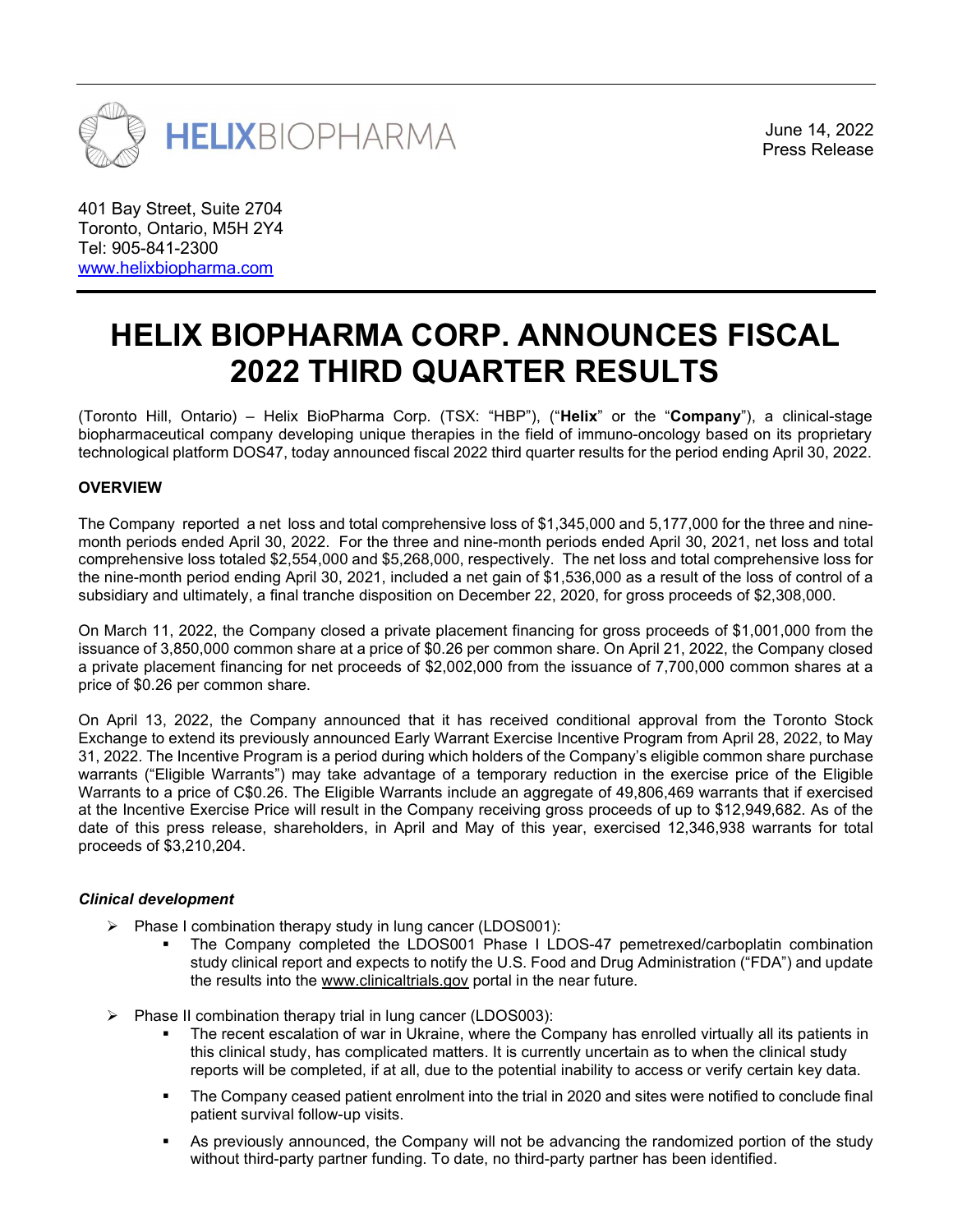- The Company continues to be in discussion with the CRO over billings concerning the LDOS003 dose-escalation portion of the LDOS-47 vinorelbine/cisplatin combination study.
- $\triangleright$  Phase Ib/II combination trial in pancreatic cancer (LDSOS006):
	- On March 3, 2022, Helix submitted an additional protocol amendment to the FDA, updating exclusion criteria to further restrict patients with cardiac medical histories that would put them at higher risk of adverse events from doxorubicin treatment, which is a chemotherapy agent with known cardiotoxicities. On May 5, 2022, patient screening re-opened for dosing cohort 2 (6 µg/kg). One patient is currently in active screening.
- $\triangleright$  Clinical drug product strategic review:
	- In August 2021, the Company retained the services of Cello Healthcare (Cello"), a highly experienced oncology consultancy group, to assess the Company's drug product candidate with a focus on identifying value propositions and positioning strategies that would enable clinical adoption of L-DOS47, including broad clinical development key opinion leader input on the positioning of possible combination therapies and the prioritization of current and/or any additional clinical indications.
	- Interviews conducted by Cello with key opinion leaders since its engagement with the Company helped validate the utility of certain of the clinical work completed by Helix to date and has assisted the Company identify additional opportunities to further strengthen and de-risk the Company's clinical drug candidate program, including optimal selection of patients for trials (stratification) based on objective biomarkers, among other criteria. The Company anticipates that these activities may assist to initiate dialogue with potential market participants in cancer treatment, and that the additional preclinical data obtained could further enhance the Company's clinical program design.

## Research and development

Research and development expense for the three and nine-month periods ended April 30, 2022, totalled \$939,000 and \$3,707,000, respectively, as compared to \$1,933,000 and \$4,103,000 respectively for the three and nine-month periods ended April 30, 2021, respectively.

Components of research and development expenses:

|                                                             |         | For the three-month    |              | For the nine-month<br>periods ended April 30 |  |
|-------------------------------------------------------------|---------|------------------------|--------------|----------------------------------------------|--|
|                                                             |         | periods ended April 30 |              |                                              |  |
|                                                             | 2022    | 2021                   | 2022         | 2021                                         |  |
| Research and development programs, excluding below items \$ | 472.000 | \$1,540,000            | \$2,059,000  | \$ 2,965,000                                 |  |
| Salaries and benefits                                       | 276.000 | 339,000                | 830.000      | 953,000                                      |  |
| Consultants                                                 | 140.000 |                        | 561.000      |                                              |  |
| Stock-based compensation expense                            | 59.000  | 13.000                 | 259,000      | 24.000                                       |  |
| Amortization of property, plant and equipment               | 3.000   | 3.000                  | 9.000        | 37.000                                       |  |
| Amortization of right of use assets                         |         | 36,000                 |              | 94.000                                       |  |
| Research and development investment tax credits             | (11)    |                        | (11)         | 30,000                                       |  |
|                                                             | 939.000 | \$1,933,000            | \$ 3,707,000 | \$4.103.000                                  |  |

Research and development expenditures for the three and nine-month periods ended April 30, 2022, when compared to the three and nine-month period ended April 30, 2021, were lower by \$994,000 and \$396,000, respectively. The decreases in spending are mainly the result of lower expenditures associated with research and development activities by 69% partially offsetting the increases in consulting services and stock-based compensation which were higher due to expense of stock options granted to consultants. When compared to the nine-month period ended April 30, 2021, the Company also incurred spent \$906,000 less on research and development activities or 31%. Salaries and benefits were lower by \$123,000 or 13% while consulting and stock-based compensation were higher by \$796,000.

The Company hired biotechnology consultants to assess the Company's drug product candidate with a focus on identifying value propositions and positioning strategies that would enable clinical adoption of L-DOS47. See "Overview" above for additional information.

### Operating, general and administration

Operating, general and administration expenses for the three and nine-month periods ended April 30, 2022, totalled \$363,000 and \$1,218,000 respectively (2021 - \$651,000 and \$2,772,000).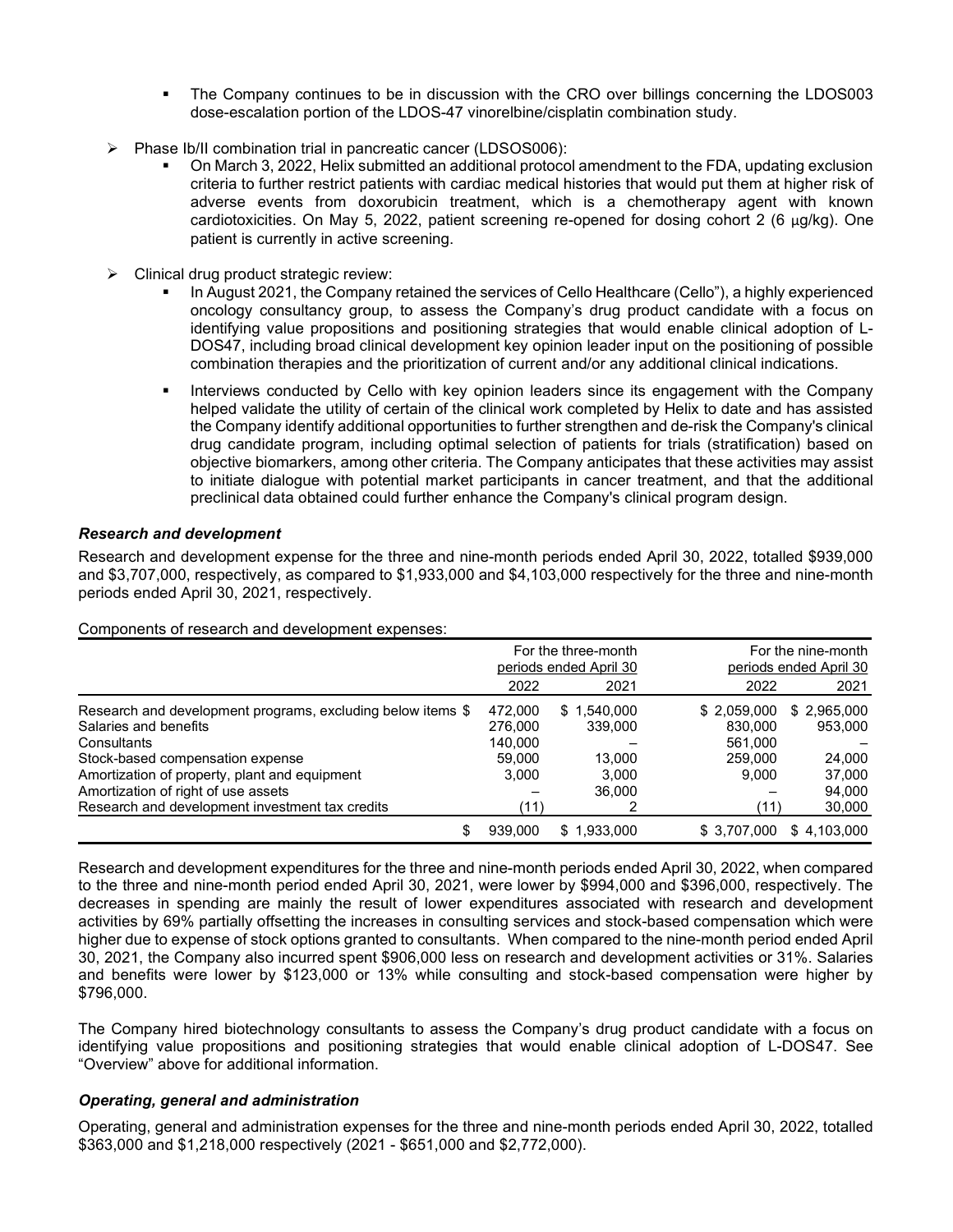|  |  | Components of operating, general and administration expenses for the three-month periods ended April 30: |  |  |
|--|--|----------------------------------------------------------------------------------------------------------|--|--|
|  |  |                                                                                                          |  |  |

|                                                                  |           | For the three-month<br>periods ended April 30 |         | For the nine-month<br>periods ended April 30 |  |
|------------------------------------------------------------------|-----------|-----------------------------------------------|---------|----------------------------------------------|--|
|                                                                  | 2022      | 2021                                          | 2022    | 2021                                         |  |
| Operating, general and administration (excluding below ítems) \$ | 246,000   | \$410,000                                     | 695.000 | \$1.740.000                                  |  |
| Salaries and benefits                                            | 83,000    | 98.000                                        | 258.000 | 311.000                                      |  |
| Director fees                                                    | 13,000    | 57.000                                        | 134,000 | 119.000                                      |  |
| Stock-based compensation                                         | 21,000    | 85.000                                        | 131,000 | 600.000                                      |  |
| Amortization of property, plant and equipment                    |           | 1,000                                         |         | 2,000                                        |  |
|                                                                  | \$363,000 | \$651,000                                     |         | \$1,218,000 \$ 2,772,000                     |  |

Operating, general and administration expenditures for the three and nine-month periods ended April 30, 2022, when compared to the three and nine-month period ended April 30, 2021, were lower by \$288,000 (44%) and \$1,554,000 (56%), respectively.

The decreases in spending reflect the Company's efforts to control and reduce its overheads expenditures. The savings apply to various activities including salaries, rent, and other operational expenditures. Further measures are being taken which will result in more reductions in the next two quarters. Some expenditures in the comparative period relates to the Company's attempt to raise additional capital as part of a qualifying transaction to list its common shares on a U.S. stock exchange, the termination, the termination of an investor relations agreement with ACM Alpha Consulting Management EST ("ACMest") and stock-based compensation expenses of stock options granted to directors.

Several factors materialized that resulted in the Company abandoning its plans to list on a U.S. stock exchange. These include but are not limited to the increase in the percentage ownership of the Common Shares by new insiders; a decline in the price of the Common Shares making it extremely challenging for the Company to leverage the Multijurisdictional Disclosure System; and the resignation of the Company's previous auditors.

The Company's Statements of Financial Position as at April 30, 2022 and July 31, 2021 in addition to the Statements of Net Loss and Comprehensive Loss for the three and nine-month periods ended April 30, 2022 and 2021 are summarized below:

| <b>Statements of Financial Position</b> |             |             | Statements of Net Loss and Comprehensive Loss |                           |             |                          |               |  |  |
|-----------------------------------------|-------------|-------------|-----------------------------------------------|---------------------------|-------------|--------------------------|---------------|--|--|
|                                         |             |             |                                               | Three-month periods ended |             | Nine-month periods ended |               |  |  |
|                                         | 30 Apr 22   | 31 Jul 21   |                                               | 30 Apr 22                 | 30 Apr 21   | 30-Apr-22                | 30 Apr 21     |  |  |
|                                         |             |             |                                               |                           |             |                          |               |  |  |
| Current assets:                         |             |             |                                               |                           |             |                          |               |  |  |
| Cash                                    | 1.882.000   | 3,565,000   | Expenses:                                     |                           |             |                          |               |  |  |
| Accounts receivable                     | 349.000     | 353.000     | Research and development                      | 939,000                   | 1,933,000   | 3,707,000                | 4,103,000     |  |  |
| Prepaids                                | 66,000      | 100.000     | Operating, general & administration           | 363,000                   | 651,000     | 1,218,000                | 2,772,000     |  |  |
|                                         | 2,297,000   | 4,018,000   |                                               |                           |             |                          |               |  |  |
| Non current assets                      |             |             | Results from operating activities             |                           |             |                          |               |  |  |
| Property, plant & equipment             | 38,000      | 47,000      | before finance items                          | (1,302,000)               | (2,584,000) | (4,925,000)              | (6.875,000)   |  |  |
| Total assets                            | 2,335,000   | 4,065,000   | Finance items:                                |                           |             |                          |               |  |  |
|                                         |             |             | Convertible note FV adjustment                | (52,000)                  |             | (227,000)                |               |  |  |
| <b>Current liabilities:</b>             |             |             | Finance income                                |                           |             |                          | 1,000         |  |  |
| Accounts payable                        | 927,000     | 1,466,000   | Finance expense                               | (2,000)                   | (3,000)     | (13,000)                 | (11,000)      |  |  |
| <b>Accrued liabilities</b>              | 450.000     | 380.000     | Foreign exchange gain (loss)                  | 11,000                    | 33,000      | (12,000)                 | 81,000        |  |  |
| Convertible note payable                | 1,935,000   | 2,028,000   |                                               | (43,000)                  | 30,000      | (252,000)                | 71,000        |  |  |
|                                         | 3,312,000   | 3.874.000   | Loss from continuing operations               | (1,345,000)               | (2,554,000) | (5, 177, 000)            | (6,804,000)   |  |  |
| Non-current liabilities:                |             |             | Gain (loss) from discontinued operations      |                           |             |                          | 1,536,000     |  |  |
| Convertible note payable                | 947.000     | 1.584.000   | Net loss & total comprehensive loss           | (1,345,000)               | (2,554,000) | (5, 177, 000)            | (5, 268, 000) |  |  |
| <b>Total Liabilities</b>                | 4,259,000   | 5,458,000   | Loss per share                                | (0.01)                    | (0.02)      | (0.04)                   | (0.04)        |  |  |
| Shareholders' deficiency                | (1,924,000) | (1,393,000) |                                               |                           |             |                          |               |  |  |
| Total liabilities &                     |             |             |                                               |                           |             |                          |               |  |  |
| shareholders' deficiency                | 2.335.000   | 4.065.000   |                                               |                           |             |                          |               |  |  |

The Company's Interim Condensed Financial Statements and Management's Discussion and Analysis will be filed under the Company's profile on SEDAR at www.sedar.com, as well as on the Company's website at www.helixbiopharma.com. About Helix BioPharma Corp.